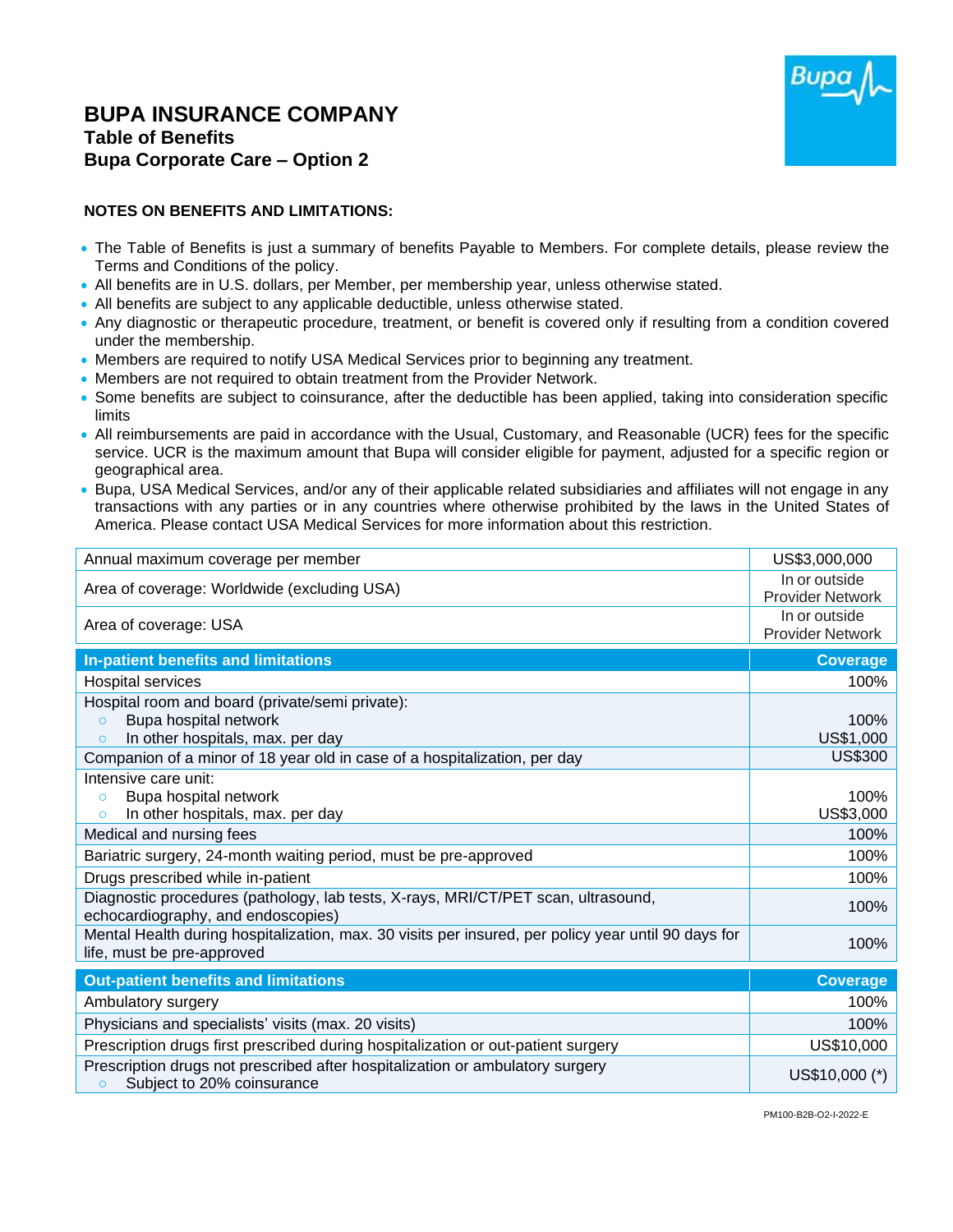| Diagnostic procedures (pathology, lab tests, X-rays, MRI/CT/PET scan, ultrasound,<br>echocardiography, and endoscopies) | 100%           |
|-------------------------------------------------------------------------------------------------------------------------|----------------|
| Physical therapy and rehabilitation services (must be pre-approved, max. 30 days)                                       | 100%           |
| Home health care (must be pre-approved, max. 30 days)                                                                   | 100%           |
| Routine health checkup (all inclusive)<br>No deductible applies                                                         | <b>US\$400</b> |
| Mental Health (max. 30 visits)                                                                                          | 100%           |
| Vaccines (medically required)<br>No deductible applies<br>Subject to 20% coinsurance                                    | US\$300        |
| Urgent Care Facilities or Walk-in Clinics in the U.S.A.<br>US\$50 copay<br>No deductible applies                        | 100%           |
| (*) 20% co-insurance applies                                                                                            |                |

| Maternity benefits and limitations (Plans \$0/\$1,000 and \$500/\$2,000 only)                                                                                                                                                                                                                                                                          | <b>Coverage</b>                                      |
|--------------------------------------------------------------------------------------------------------------------------------------------------------------------------------------------------------------------------------------------------------------------------------------------------------------------------------------------------------|------------------------------------------------------|
| Pregnancy, maternity, and birth:<br>Normal delivery (max. per pregnancy)<br>Prescribed caesarean section (max. per pregnancy)<br>Includes pre- and post-natal treatment, required vitamins during pregnancy, and well-<br>$\circ$<br>baby care<br>10-month waiting period<br>$\circ$<br>No deductible applies<br>$\circ$                               | US\$5,000<br>US\$8,000<br>US\$350,000                |
| Complications of maternity and birth (max. per lifetime)<br>Provisional coverage for newborn children (for a maximum of 90 days after delivery)<br>No deductible applies<br>$\circ$                                                                                                                                                                    | US\$10,000                                           |
| <b>Evacuation benefits and limitations</b>                                                                                                                                                                                                                                                                                                             | <b>Coverage</b>                                      |
| Medical emergency evacuation:<br>Air ambulance (max. per incident, no deductible applies)<br>$\circ$<br>Ground ambulance local (max. per incident, no deductible applies)<br>$\circ$<br>Ground ambulance International (max. per incident, no deductible applies)<br>$\circ$<br>Return journey<br>$\circ$<br>Repatriation of mortal remains<br>$\circ$ | US\$25,000<br>100%<br>US\$1,000<br>100%<br>US\$5,000 |
| Must be pre-approved and coordinated by USA Medical Services.                                                                                                                                                                                                                                                                                          |                                                      |
| <b>Other benefits and limitations</b>                                                                                                                                                                                                                                                                                                                  | <b>Coverage</b>                                      |
| Cancer treatment (chemotherapy/radiation therapy)                                                                                                                                                                                                                                                                                                      | 100%                                                 |
| End-stage renal failure (dialysis)                                                                                                                                                                                                                                                                                                                     | 100%                                                 |
| Transplant procedures (max. per diagnosis, per lifetime)                                                                                                                                                                                                                                                                                               | US\$1,000,000                                        |
| Congenital conditions and hereditary disorders<br>Diagnostic before 18 years old (max. per lifetime)<br>$\circ$<br>Diagnostic after 18 years old (max. per lifetime)<br>$\circ$                                                                                                                                                                        | US\$500,000<br>100%                                  |
| Special treatments, must be pre-approved<br>(prosthesis, implants, appliances and orthotic devices implanted during surgery, durable medical<br>equipment, radiation therapy, chemotherapy, and highly specialized drugs)                                                                                                                              | 100%                                                 |
| Emergency room treatment in connection with acute illness or accident                                                                                                                                                                                                                                                                                  | 100%                                                 |
| Accident-related dental treatment (within 6 months or accident)                                                                                                                                                                                                                                                                                        | 100%                                                 |
| Hospice/terminal care                                                                                                                                                                                                                                                                                                                                  | 100%                                                 |
| HIV/AIDS (max. per lifetime)<br>12-month waiting period<br>$\circ$<br>Autism (must be pre-approved)                                                                                                                                                                                                                                                    | US\$500,000<br>US\$20,000                            |